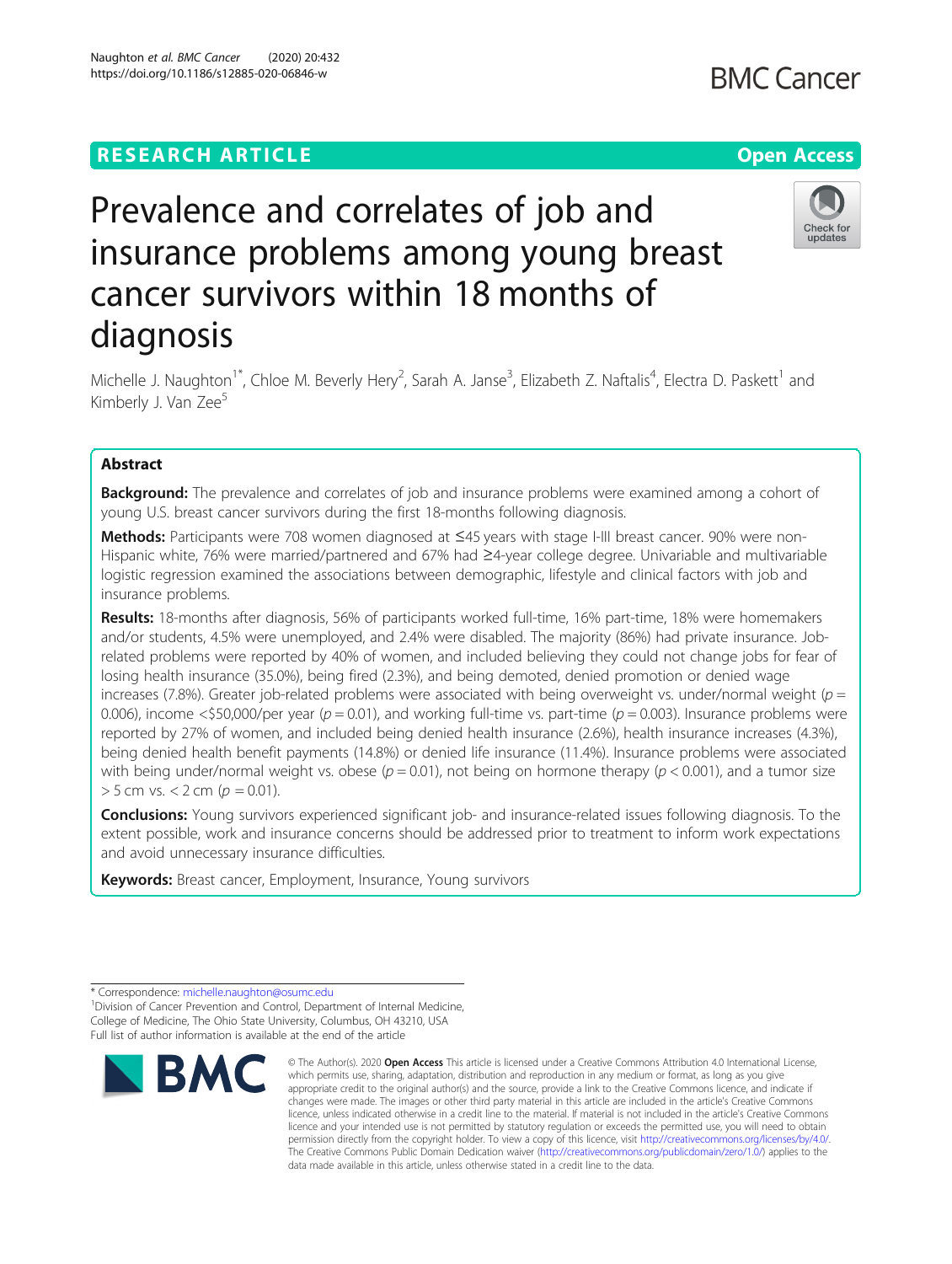# Background

The diagnosis and treatment of breast cancer can result in major changes in a woman's daily routine, and for many younger women, this includes their employment status [[1\]](#page-10-0). Career development and individual and family transitions during early and mid-adulthood may be interrupted by diagnosis and treatment, which may lead to long-term negative impacts [\[2](#page-10-0)]. Despite intentions to continue working while receiving treatment, a majority of women have to reduce their paid work hours at least temporarily, particularly within 6 months of diagnosis [[1\]](#page-10-0). Although many cancer survivors are able to return to work fully after treatment, some are at risk of employment and insurance discrimination [\[3](#page-10-0)]. Concerns among cancer survivors include a reduced ability to change jobs or get promoted, denied or reduced health insurance coverage, and changing health care providers [\[3](#page-10-0)]. Even among insured populations, continuing coverage frequently influences employment decisions [\[4](#page-10-0)], and younger patients have been shown to be at a higher risk for financial difficulties [[4](#page-10-0)–[6](#page-10-0)].

Several studies have examined employment issues following cancer diagnosis and treatment. A systematic review indicated that survivors had a significantly higher risk of unemployment and early retirement, and were less likely to be re-hired [\[7](#page-10-0)]. Work environment, type of work performed, and increased fatigue post-treatment contributed to reasons why women were less likely to return to work after breast cancer treatment [[8](#page-10-0)–[10](#page-10-0)]. Physician advice about flexible working conditions, and meeting with employers to discuss work requirements during and/or after treatment, have been associated with a greater likelihood of women being employed [\[11](#page-11-0)]. However, women who do return to work post-treatment may report fewer opportunities for promotion [\[12](#page-11-0), [13](#page-11-0)], reduced job satisfaction [[13](#page-11-0)] and discrimination [[14](#page-11-0)].

Factors associated with return to work after treatment include perceived employer accommodations for treatment and recovery, younger age at diagnosis, higher education, fewer physical symptoms, and lack of surgical treatment [\[7](#page-10-0), [15](#page-11-0), [16](#page-11-0)]. Similarly, general employment after breast cancer is associated with a higher educational level, higher household income, fewer comorbidities, earlier disease stage and less extensive surgery [\[9,](#page-10-0) [10,](#page-10-0) [12,](#page-11-0) [17](#page-11-0)–[20](#page-11-0)]. Type of treatment is also associated with work status in that women who receive chemotherapy and have positive nodes are less likely to be employed in comparison to women who receive adjuvant endocrine therapy [[8\]](#page-10-0).

The availability of health insurance can be a significant predictor of women's return to work following breast cancer treatment. Unlike other countries, the United States (U.S.) does not have national health insurance, except for persons aged 65 or older (Medicare) or support for vulnerable populations, such as those with disabilities or very low incomes (Medicaid). Health insurance in the U.S. is closely tied to employment, with individual employers offering group insurance options to their employees to purchase. Employed persons without employer-sponsored health care must buy insurance coverage from private health insurers, whose products can differ in what types of illnesses and services are covered in the plans, often with varying premiums and co-pays that individuals have to pay.

With a high proportion of young women being employed, issues related to work and health insurance during and after cancer diagnosis and treatment are highly relevant. Women without employer sponsored health insurance have been found to leave work at a significantly higher rate compared to those with employersponsored health insurance  $[21]$ . Women with breast cancer who have health insurance through their spouse are also significantly more likely to quit work or reduce their weekly work hours at multiple time points postdiagnosis compared with women who have insurance through their employer [\[22](#page-11-0)].

Many women report that dealing with employment and insurance issues is extremely stressful, and has adverse effects on their lives [\[23](#page-11-0)]. This paper focuses on the experience of a cohort of young breast cancer survivors, during the first 18 months post-diagnosis.

# **Methods**

This study is a secondary analysis of data from the Menstrual Cycle Maintenance and Quality of Life After Breast Cancer Treatment Study, a multi-center, longitudinal observational study [[24\]](#page-11-0). Participant inclusion criteria were female patients between the ages of 18 and 45 years who had been diagnosed with stage I-III invasive breast cancer within the previous 8 months. Patients were excluded if they had any prior or concurrent history of any cancer, excluding basal or squamous cell skin carcinoma and stage 0 cervical cancer. Participants were required to have regular menstrual cycles at the time of diagnosis in order to examine primary aims regarding menstrual cycling, fertility, and menopause post-breast cancer treatment. Thus, women who had a previous hysterectomy were ineligible for this protocol.

Recruitment to this study began in January 1998 and ended in November 2005. Participants ( $N = 836$ ) were enrolled through five sites located at the Memorial Sloan-Kettering Cancer Center in New York City, New York; M.D. Anderson Cancer Center in Houston, Texas; University of Texas –Southwestern, Dallas, Texas; Presbyterian Hospital in Dallas, Texas; and the Wake Forest University Baptist Medical Center in Winston-Salem, North Carolina. Patients from each clinical center were identified soon after diagnosis using tumor or surgical registries and patient or physician referrals. Baseline forms were completed at the time of study recruitment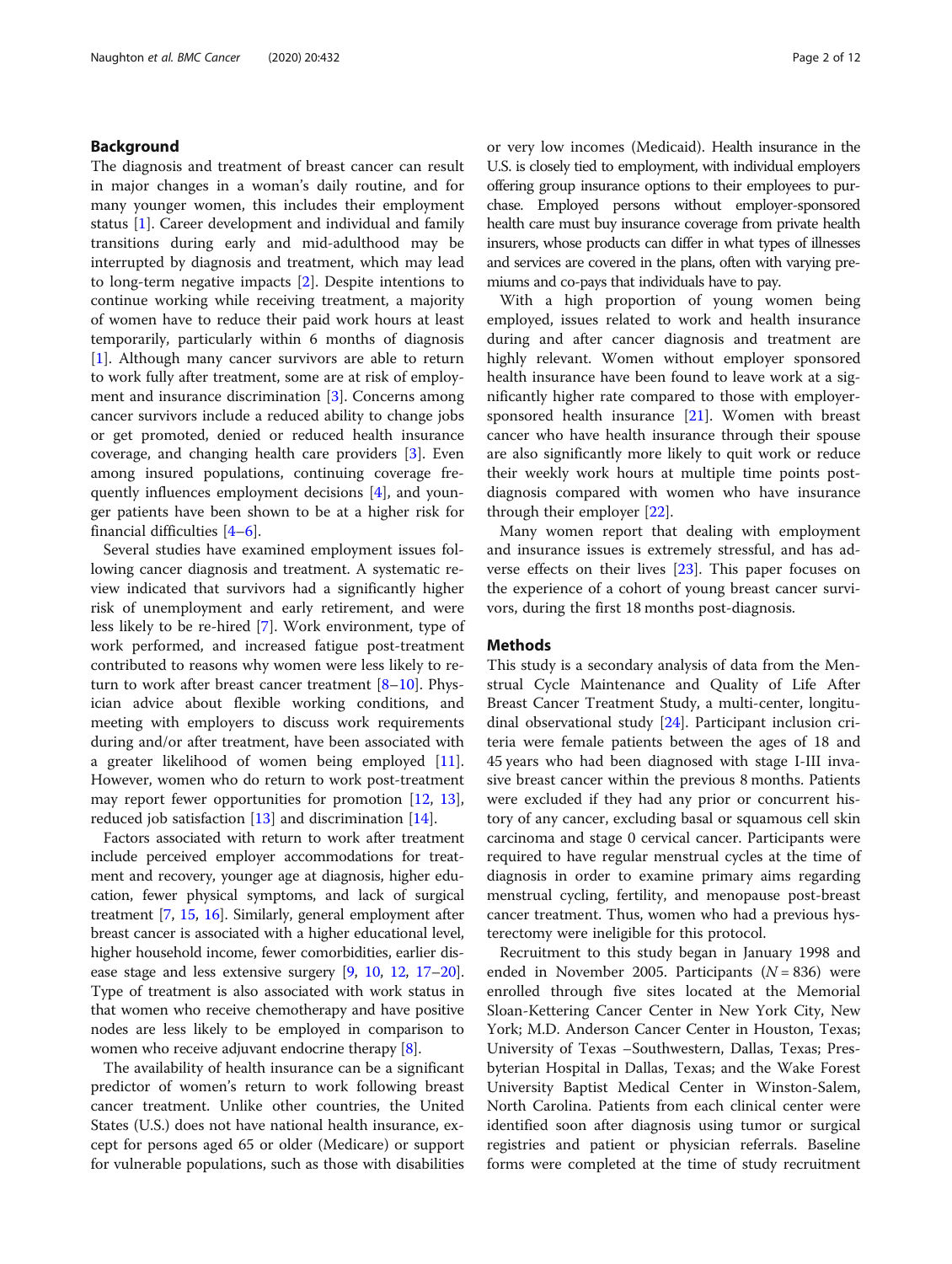at the participating sites. All follow-up data collection was conducted via mail through the study coordinating center at the Wake Forest University School of Medicine. Written informed consent was obtained from all individual participants included in the study. This study was approved by the Institutional Review Board of each participating site as well as the U.S. Army Medical Research and Materiel Command Human Subjects' Committee.

# Measures

#### **Demographics**

Information was collected during study enrollment on age, marital status, race/ethnicity, educational background, income, employment status, and insurance status.

#### Employment concerns

Participants reported their employment status at study entry and at approximately 18 months post-diagnosis. Participants reported whether they had been laid off, demoted, denied a promotion or denied a wage increase, had their work responsibilities limited unnecessarily, lost health insurance due to sick leave, and whether they believed any of these concerns was related to their cancer diagnosis. In addition, the participants were asked if they believed they could not change jobs for fear of losing their health insurance. Participants could report more than one concern.

The job and insurance-related questions came from a questionnaire developed through the Cancer and Leukemia Group B (CALGB), one of the larger U.S. cooperative groups funded by the National Cancer Institute (NCI). This group was merged into the Alliance for Clinical Trials in Oncology in 2010, after the reorganization of the NCI's community oncology research program ([ncorp.cancer.gov\)](http://ncorp.cancer.gov). The questionnaire items were developed from existing publications and other scales of job and insurance issues after cancer/illness, and were pretested and validated with cancer survivors in the CALGB.

# Insurance concerns

At approximately 18 months post-diagnosis, participants reported whether they had experienced any of the following since their cancer diagnosis and treatment: denial of health or life insurance, increases in health or life insurance rates, denial of a health benefit payment, or difficulty changing from group health to an individual health plan, if applicable. Participants could report more than one area of concern.

# Medical chart review

Extensive chart reviews were performed at the recruiting institution. Information was obtained on the patients' height and weight, smoking status, date and technique of breast cancer diagnosis, tumor size, location, grade, estrogen receptor (ER) status (positive or negative), progesterone receptor (PR) status (positive or negative), number of nodes examined, number of positive lymph nodes, type of definitive cancer surgery, and reconstructive surgery, if any. Any further surgery, such as delayed reconstruction or oophorectomy, was likewise obtained. Chemotherapy information (dates, drugs, and dosages in milligrams [mg]) was gathered from medical oncology office records. For those receiving radiation, dose per treatment, treatment area (breast, boost site, axilla, chest wall, and/or supraclavicular), total dosage and duration of treatment, were recorded. Endocrine therapies, such as tamoxifen and leuprolide, were recorded with dates, routes of administration, and dosages.

# Statistical methods

Baseline demographic and clinical characteristics were calculated using counts and percentages for categorical variables. Frequencies of the participants' responses to the job and insurance questions were also tabulated. Univariable and multivariable analyses were performed using logistic regression to examine the association between the demographic, lifestyle, and clinical characteristics of the participants, and job and insurance problems. Univariable analyses were performed as a first step. Variables included in the univariable analyses for "any job problem" and "any insurance problem" included: demographics (age, race, education, employment status, health insurance, income, marital status); lifestyle factors (body mass index [BMI]; smoking status); cancer treatment (chemotherapy [yes/no], radiation [yes/no], hormonal therapy [yes/no]); and cancer severity (estrogen/progesterone status, histologic grade, number of positive lymph nodes; cancer stage; tumor size). Variables (or subcategories of variables) that obtained a conservative  $p$ -value of <.30 were retained in the multivariable analyses. Thus, the univariable analyses resulted in eliminating, chemotherapy, radiation and the number of positive lymph nodes from any further analyses of either employment or insurance concerns. Correlations among predictors were also explored. To avoid issues with multicollinearity, estrogen/progesterone status was omitted from the multivariable models due to high correlation with hormonal therapy. We also found high correlations between stage and the number of positive lymph nodes and tumor size, but only one of each of these variables was included in each of the multivariable analyses based on preliminary univariable results.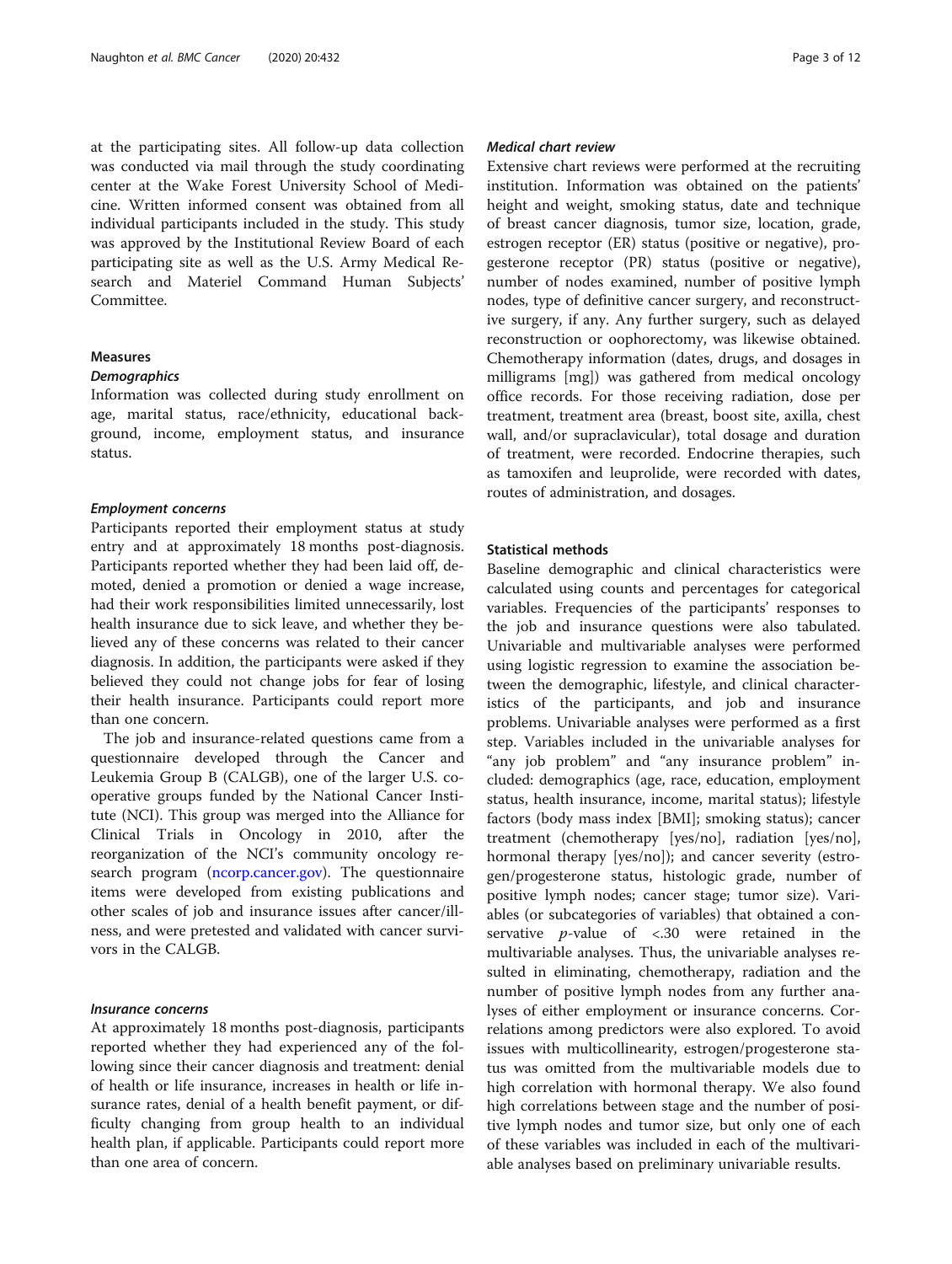Multivariable logistic regression was performed next, and both full and reduced models were completed. For the multivariable logistic regression analysis examining "any job problem," age, marital status, race, BMI, education, income, employment status, insurance type, current smoking status, hormonal therapy, tumor size, and histologic grade were included in the model. For the logistic regression examining "any insurance problem," age, marital status, race, BMI, education, income, employment status, insurance type, current smoking status, cancer stage, hormonal therapy, and tumor size, were included in the model. Thus, the models for job problems and insurance problems varied based on the results of the univariable analyses for each problem type. Full models including all variables were completed first, and then stepwise selection was used to calculate reduced, final multivariable models for the insurance and jobrelated problems. All analyses were conducted using SAS 9.4 (SAS Institute Inc., Cary, North Carolina, USA). Statistical significance levels were set at a  $p$ -value of  $\lt$ 0.05.

# Results

A total of 708 women (85% of the original sample) completed the employment and insurance questions and were included in these secondary analyses. The majority were married or partnered, and 54% were < 40 years old at diagnosis (Table [1](#page-4-0)). The participants were well-educated with 67% having obtained at least a 4 year college degree, including 21% with a master's degree and 8% with a doctoral degree. Ninety percent of the participants identified themselves as non-Hispanic white, with 4% identifying as African-American, 4% Hispanic, and 2% Asian Pacific Islander. The majority of participants were diagnosed with breast cancer at stage I or II, with 55% having no lymph node involvement. Approximately half of the women had a mastectomy. Most (87.7%) received chemotherapy.

At 18 months post-diagnosis, 72% were employed either full (56%) or part-time (15.8%), 2.4% were disabled, and 4.5% were unemployed or looking for work. The majority of women (56%) were employed in professional or technical occupations, 14% were managers or administrators, 10.4% percent were in clerical occupations, and 7% were in sales. In terms of insurance, approximately 86% of the women were enrolled in a Health Maintenance Organization (HMO) or a group health insurance plan through either their own or a spouse's/partner's employer-based health care plan. Approximately 4% had individual health insurance, and 3% had Medicaid or disability insurance. Only 1% had no health insurance.

#### Job/employment

Participants were asked if they experienced any jobrelated problems that they believed were related to their cancer diagnosis/treatment (Table [2](#page-6-0)). Overall, 39.7%  $(n = 205)$  of the women reported experiencing at least one job-related problem following their diagnosis and treatment. The problems reported included believing they could not change jobs for fear of losing health insurance (35.0%), being fired (2.3%), and 7.8% reported being demoted, denied promotion or denied wage increases. Having their work responsibilities limited unnecessarily was reported by 3.9% of the women.

Demographic and clinical correlates of the participants' job and employment concerns after diagnosis were examined using multivariable logistic regression. Both the full and reduced models are presented in Table [3.](#page-7-0) In the final reduced model, BMI, income level, and employment status were significantly associated with job problems. Overweight and obese women reported more job problem than those who were under/normal weight, yet only the overweight category reached statistical significance (OR: 2.09, 95% CI: 1.23–3.56,  $p = 0.006$ ). An income of >\$50,000 was consistently associated with lower odds of job-related problems compared to an income of  $< $50,000$  (p values  $<$ 0.04). Additionally, the odds of job-related problems were about 58% less in women working part-time compared to those with full-time employment (OR: 0.42; 95% CI: 0.23– 0.74,  $p = 0.003$ ).

#### Insurance

Overall, 26.8% ( $n = 190$ ) of the women experienced at least one insurance-related problem (Table [2\)](#page-6-0). Health insurance was denied for 2.6%  $(n = 18)$ , and 4.3%  $(n = 30)$  reported health insurance rate increases after their diagnosis. Health benefit payments for cancer treatment were denied for 14.8%  $(n = 104)$ . Approximately 3%  $(n = 20)$  reported that they had trouble changing from group health to individual health insurance, and  $11.4\%$  ( $n = 80$ ) reported being denied life insurance.

Similar to employment concerns, multivariable logistic regression was used to examine factors associated with the participants' insurance concerns following diagnosis/ treatment. Both full and reduced multivariable logistic regression models were run (Table [4\)](#page-9-0). In our final reduced model, BMI, hormone therapy, and tumor size were significantly related to insurance-related problems. Being obese versus of normal weight was associated with lower odds of insurance problems (OR: 0.43, 95% CI: 0.22–0.83,  $p = 0.01$ ), as was the use of adjuvant hormone therapy (OR: 0.48, 95% CI: 0.34–0.69,  $p < 0.0001$ ). A tumor size >5 cm was associated with about 3.1 times the odds of insurance-related problems compared to women with tumors < 2 cm (OR: 3.11, 95% CI: 1.30– 7.42,  $p = 0.01$ ).

# **Discussion**

This cohort of young breast cancer survivors reported significant job- and insurance-related problems following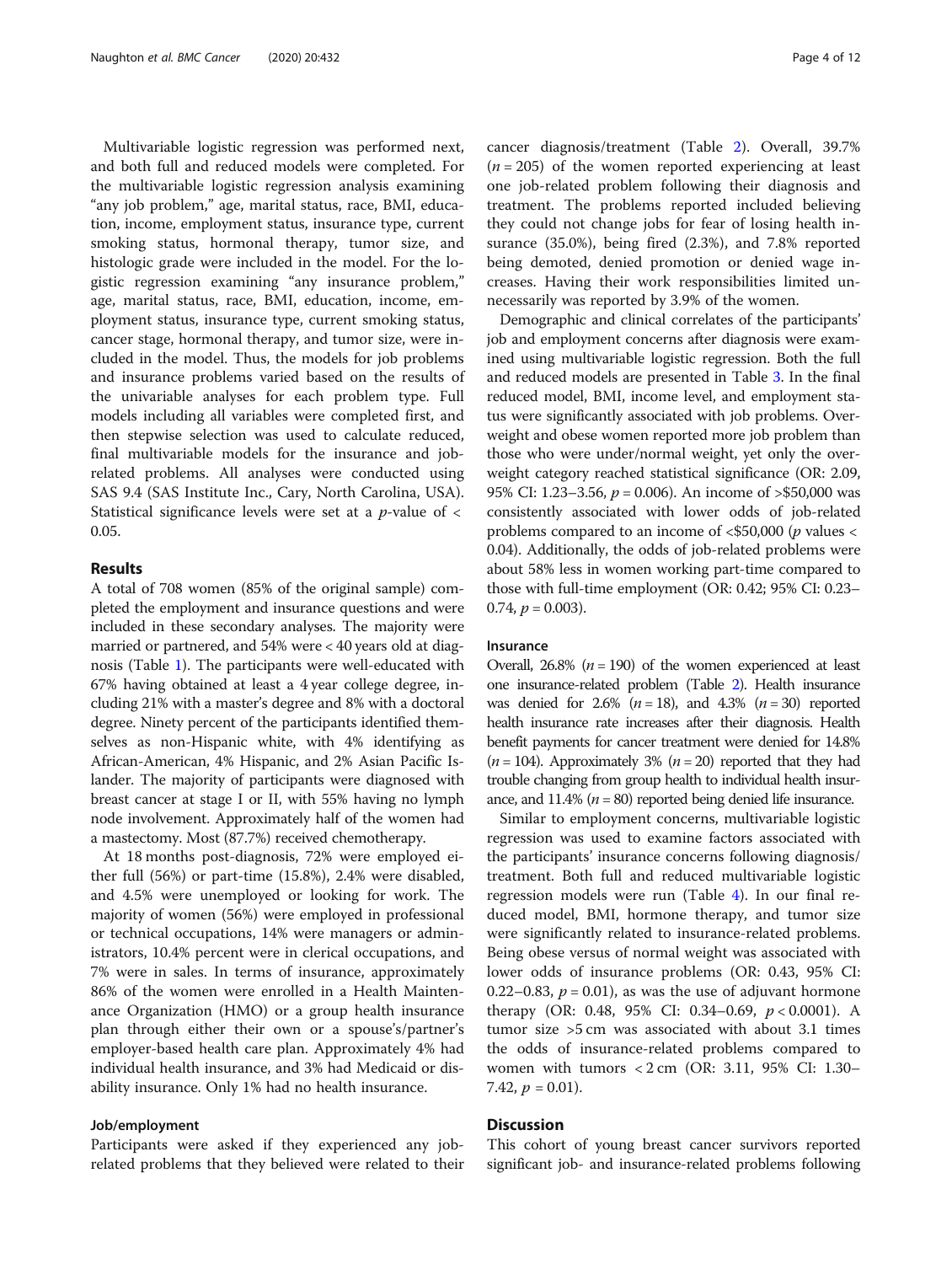<span id="page-4-0"></span>**Table 1** Patient Demographic and Clinical Characteristics ( $N =$ 708)

| Table 1 Patient Demographic and Clinical Characteristics (N = |
|---------------------------------------------------------------|
| 708) (Continued)                                              |
|                                                               |

| Variable <sup>a</sup>                    | Total ( $n = 708$ ) |
|------------------------------------------|---------------------|
| Marital Status                           |                     |
| Never married                            | 106 (15%)           |
| Presently married                        | 503 (71%)           |
| Marriage-like relationship               | 38 (5.4%)           |
| Divorced                                 | 49 (6.9%)           |
| Separated                                | $8(1.1\%)$          |
| Widowed                                  | $4(0.6\%)$          |
| Education                                |                     |
| < High School Graduation                 | $6(0.8\%)$          |
| High school diploma or GED               | 42 (5.9%)           |
| Some college/Associate degree            | 183 (25.8%)         |
| College graduate (B.A. or B.S.)          | 208 (29.4%)         |
| Some graduate or professional school     | 61 (8.6%)           |
| Master's degree                          | 149 (21%)           |
| Doctoral degree                          | 58 (8.2%)           |
| Race                                     |                     |
| Non-Hispanic White                       | 636 (89.8%)         |
| Black/African American                   | 27 (3.8%)           |
| Hispanic                                 | 27 (3.8%)           |
| Asian/Pacific Islander                   | 18 (2.5%)           |
| Income                                   |                     |
| $<$ \$20,000                             | 43 (6.1%)           |
| \$20,000 - \$34,999                      | 44 (6.2%)           |
| \$35,000 - \$49,999                      | 76 (10.7%)          |
| \$50,000 - \$74,999                      | 133 (18.8%)         |
| \$75,000 - \$99,999                      | 131 (18.5%)         |
| $\geq$ \$100,000                         | 267 (37.7%)         |
| Preferred not to answer                  | 14 (2%)             |
| Employment status                        |                     |
| Full-time homemaker                      | 117 (16.5%)         |
| Employed full-time                       | 398 (56.2%)         |
| Employed part-time                       | 112 (15.8%)         |
| Disabled                                 | 17 (2.4%)           |
| Unemployed/looking                       | 32 (4.5%)           |
| Retired                                  | $3(0.4\%)$          |
| Student                                  | $8(1.1\%)$          |
| Other                                    | 19 (2.7%)           |
| Occupation (full- and part-time workers) |                     |
| Professional/Technical                   | 289 (55.9%)         |
| Manager, administrator, or proprietor    | 73 (14.1%)          |
| Clerical                                 | 54 (10.4%)          |
| Sales occupation                         | 37 (7.2%)           |
| Service occupation                       | 12 (2.3%)           |

| 2(0.4%)<br>5 (1.0%)<br>$3(0.6\%)$<br>$1(0.2\%)$<br>41 (7.9%)<br>200 (28.2%)<br>410 (57.9%)<br>8 (1.1%)<br>31 (4.4%)<br>13 (1.8%) |
|----------------------------------------------------------------------------------------------------------------------------------|
|                                                                                                                                  |
|                                                                                                                                  |
|                                                                                                                                  |
|                                                                                                                                  |
|                                                                                                                                  |
|                                                                                                                                  |
|                                                                                                                                  |
|                                                                                                                                  |
|                                                                                                                                  |
|                                                                                                                                  |
|                                                                                                                                  |
| 8 (1.1%)                                                                                                                         |
| 8 (1.1%)                                                                                                                         |
| 45 (6.4%)                                                                                                                        |
|                                                                                                                                  |
| 44 (6.2%)                                                                                                                        |
| 130 (18.4%)                                                                                                                      |
| 208 (29.4%)                                                                                                                      |
| 326 (46%)                                                                                                                        |
|                                                                                                                                  |
| 644 (91%)                                                                                                                        |
| 63 (8.9%)                                                                                                                        |
|                                                                                                                                  |
| 15 (2.1%)                                                                                                                        |
| 449 (63.4%)                                                                                                                      |
| 135 (19.1%)                                                                                                                      |
| 87 (12.3%)                                                                                                                       |
| 22 (3.1%)                                                                                                                        |
|                                                                                                                                  |
| 155 (21.9%)                                                                                                                      |
| 548 (77.4%)                                                                                                                      |
|                                                                                                                                  |
| 355 (50.1%)                                                                                                                      |
| 351 (49.6%)                                                                                                                      |
|                                                                                                                                  |
| 208 (29.4%)                                                                                                                      |
| 498 (70.3%)                                                                                                                      |
|                                                                                                                                  |
| 87 (12.3%)                                                                                                                       |
| 621 (87.7%)                                                                                                                      |
|                                                                                                                                  |
| 271 (38.3%)                                                                                                                      |
|                                                                                                                                  |
|                                                                                                                                  |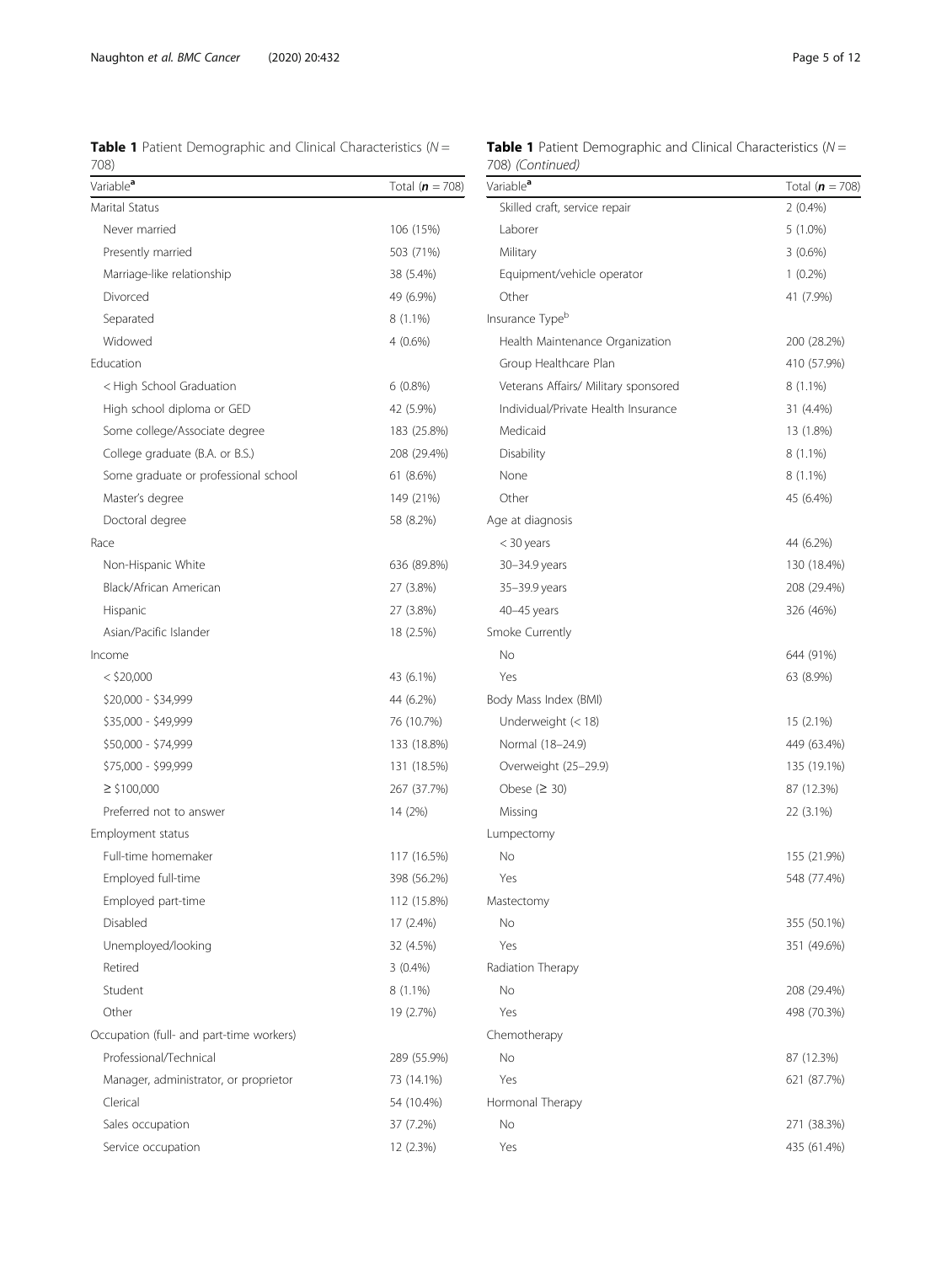<sup>a</sup>Not all participants answered all questions

their diagnosis. In general, these participants were highly educated with 67% having at least a 4-year college degree, and 86% having health insurance through their own or their spouse's/partner's employer. Approximately 70% of these women were employed in professional or administrative positions, which might have afforded more flexibility in their work hours and sick leave. Nonetheless, women across all occupational groups experienced some job and insurance-related difficulties following their diagnosis and treatment. However, participants who were overweight or obese, had incomes <\$50,000 and full-time versus part-time workers tended to be the most vulnerable to employment problems. Prior research has found that overweight and obese women are more likely to experience employment problems, lower wages and discrimination than those of normal weight [\[25](#page-11-0)–[27](#page-11-0)]. There is also a gender difference by weight in that women begin to see a decrease in wages at the overweight level, whereas men do

**Table 1** Patient Demographic and Clinical Characteristics ( $N =$ 708) (Continued)

| Variable <sup>a</sup>         | Total $(n = 708)$ |
|-------------------------------|-------------------|
| Node(s) Positive              |                   |
| $\mathbf 0$                   | 392 (55.4%)       |
| $1 - 3$                       | 205 (29%)         |
| $4 - 9$                       | 67 (9.5%)         |
| $10+$                         | 42 (5.9%)         |
| Tumor Size                    |                   |
| < 2 cm                        | 428 (60.5%)       |
| $2-5$ cm                      | 210 (29.7%)       |
| > 5 cm                        | 29 (4.1%)         |
| Missing                       | 41 (5.8%)         |
| Stage of Cancer               |                   |
| $\overline{1}$                | 302 (42.7%)       |
| $\mathbf{  }$                 | 365 (51.6%)       |
| $\mathbb{H}$                  | 40 (5.6%)         |
| Histologic Grade:             |                   |
| $\overline{1}$                | 51 (8.8%)         |
| $\mathsf{II}$                 | 189 (32.5%)       |
| $\mathbb{H}$                  | 341 (58.7%)       |
| $\mathsf{IV}$                 | $1(0.1\%)$        |
| Estrogen/Progesterone Status: |                   |
| $-/-$                         | 201 (29.3%)       |
| $-/+$                         | 23 (3.4%)         |
| $+/-$                         | 69 (10.1%)        |
| $+/-$                         | 393 (57.3%)       |

<sup>b</sup>More than one type of insurance could be marked

not experience a decrease until they become obese [[27](#page-11-0)]. Caliendo (2016) also found that "weight penalties," including wage and employment problems, do not follow a linear relationship in women and that overweight and obese women in white-collar occupations tend to experience the worst wage penalties [[28\]](#page-11-0). The results of this current study among breast cancer survivors are congruent with these previous findings.

One notable finding was that 35% of the young women in this study believed that they could not leave their current job, for fear of losing their health insurance. Reasons for this belief could have been related to concerns that their preexisting illness would preclude coverage by a new employer's group health plan or their spouse's/ partner's employer-based coverage. Some patients might have been able to be insured through a new health care plan, but at a much higher premium than prior to diagnosis. Both of these problems were common prior to the enactment of the Affordable Care Act (ACA) in 2010, which expanded health care coverage and lowered healthcare costs in the U.S. [\[22](#page-11-0)].

Insurance problems reported by the participants largely reflected an insured population. Participants experienced health insurance cost increases or being denied payment for a health care expense. Women adversely affected were those who were normal/underweight as compared to being obese and/or those with a tumor size  $>$  5 cm as compared to  $<$  2 cm. Both lower weight and a large tumor size are associated with higher stage disease, resulting in higher insurance costs and additional health concerns. In contrast, women taking adjuvant hormone therapy were less likely to report insurance problems. Being on hormonal therapy reflects the ER/PR status of the participants, with hormonal therapy being prescribed after the completion of initial cancer treatment to those who are ER+ and/or PR+, and has been proven to reduce the risk of a cancer recurrence or the development of a new breast cancer.

Since the data in this paper were collected, several federal laws now guarantee access to health insurance in the U.S., but do not regulate premiums [\[29](#page-11-0), [30\]](#page-11-0). This may make it cost prohibitive for some cancer survivors to purchase individual health insurance if they do not qualify for group health insurance through an employer or other entity [[21\]](#page-11-0). Studies conducted on the ACA and its implications for cancer survivors have shown promising findings. Cancer survivors currently have more insurance options through the ACA (via expanded Medicaid eligibility and premium tax credits) and have protection from being denied health insurance or paying much higher premiums due to pre-existing health conditions [[31\]](#page-11-0). The passage of the ACA has eliminated denial of health insurance for a pre-existing condition in the U.S., but the affordability of health care through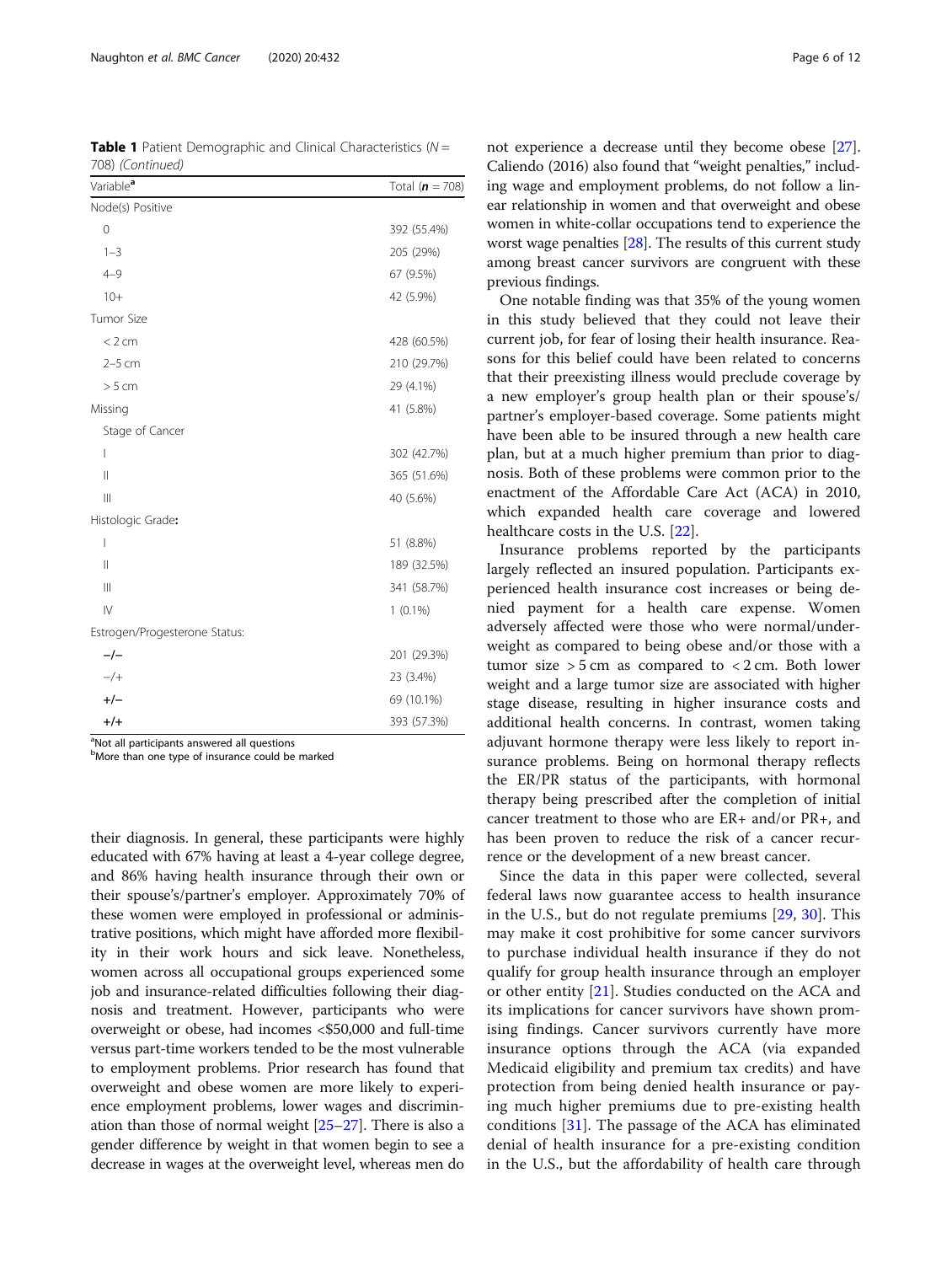<span id="page-6-0"></span>Table 2 Employment and Insurance Related-Problems as a Result of Breast Cancer Diagnosis and Treatment

| Job Problems <sup>a</sup> Related to Cancer Diagnosis or Treatment ( $N = 516$ ) | $\mathbb{N}^{\mathsf{b}}$ | n              | %    |
|----------------------------------------------------------------------------------|---------------------------|----------------|------|
| Any job related problem <sup>c</sup>                                             | 516                       | 205            | 39.7 |
| Believed they could not change jobs for fear of losing their health insurance    | 514                       | 180            | 35.0 |
| Lost health insurance                                                            | 515                       | $\overline{4}$ | 0.8  |
| Fired or laid off from job                                                       | 516                       | 12             | 2.3  |
| Demoted                                                                          | 513                       | 5              | 1.0  |
| Denied a promotion                                                               | 514                       | 13             | 2.5  |
| Denied a wage increase                                                           | 514                       | 22             | 4.3  |
| Had work responsibilities limited unnecessarily                                  | 514                       | 20             | 3.9  |
| Insurance Problems Related to Cancer Diagnosis or Treatment ( $N = 708$ )        |                           |                |      |
| Any insurance related problem <sup>c</sup>                                       | 707                       | 190            | 26.8 |
| Denied health insurance                                                          | 705                       | 18             | 2.6  |
| Health insurance rates increased                                                 | 703                       | 30             | 4.3  |
| Had a health benefit payment denied                                              | 702                       | 104            | 14.8 |
| Had trouble changing from group health to individual health insurance            | 685                       | 20             | 2.9  |
| Life insurance rates increased                                                   | 690                       | 10             | 1.4  |
| Denied life insurance                                                            | 702                       | 80             | 11.4 |

<sup>a</sup>Only includes participants who were employed for pay full- or part-time

**b**Not all participants answered all questions

Participants could report more than one job-related or insurance-related problem

private health insurance companies can still make health insurance costs prohibitive for some young cancer survivors and their families.

Concerns about health care coverage can be a major factor in patients' decisions to continue working during treatment or in their ability to reduce their work hours [[3,](#page-10-0) [4](#page-10-0)]. Other patients who are able to leave their jobs or reduce their work hours during treatment, may have a difficult time finding new employment comparable to their old positions once their treatment has been completed or may not be offered to return to full-time work by a current employer [[7\]](#page-10-0). All of these factors pose significant difficulties for younger cancer survivors.

What has not been discussed to a great extent in prior survivorship studies is the issue of life insurance. In this study we found that 11% of survivors had been denied life insurance following their breast cancer diagnosis. Life insurance protections do not always extend to patients with pre-existing conditions, whether they are applying for a new policy or trying to be added on a spouse's/partner's policy  $[32]$  $[32]$ . Life insurance might be available for some survivors, but the premiums may be unaffordable. These issues can be problematic for young patients, who often have younger children for whom to provide in the event of a poorer prognosis. This can add to the stress and anxiety experienced by survivors and their families.

Given the far reaching impact of breast cancer, health care professionals can assist breast cancer survivors in their work-related decisions through advice support and employer education [[33\]](#page-11-0). Having tailored patient support and personal recommendations for work hours or circumstances, in addition to work-related adjustments, can increase the likelihood of cancer survivors remaining employed during their treatment, if necessary, or after their treatment [[34](#page-11-0)]. A pilot study in The Netherlands created a 10-step plan for return to work, which aimed to improve communication between physicians in different departments and cancer survivors [\[35\]](#page-11-0). The plan especially focuses on working with occupational health professionals. Examples of advice included: "make sure the return-to-work plan encompasses the date and numbers of hours of the start" and "draw up a second, less ambitious return-to-work plan that may be used if the first plan fails." Only 15% of patients in this pilot study created a second return-to-work plan, yet most considered a return date and wrote their first return-to-work plan.

Feuerstein et al. developed a cancer and work framework that takes into consideration the many factors affecting cancer survivors, including their health and well-being, functioning (physical, cognitive, emotional, interpersonal), and work demands [[36\]](#page-11-0). It is aimed at conceptualizing the barriers to optimal work outcomes in cancer survivors and can be addressed by health care providers, survivors, and employers.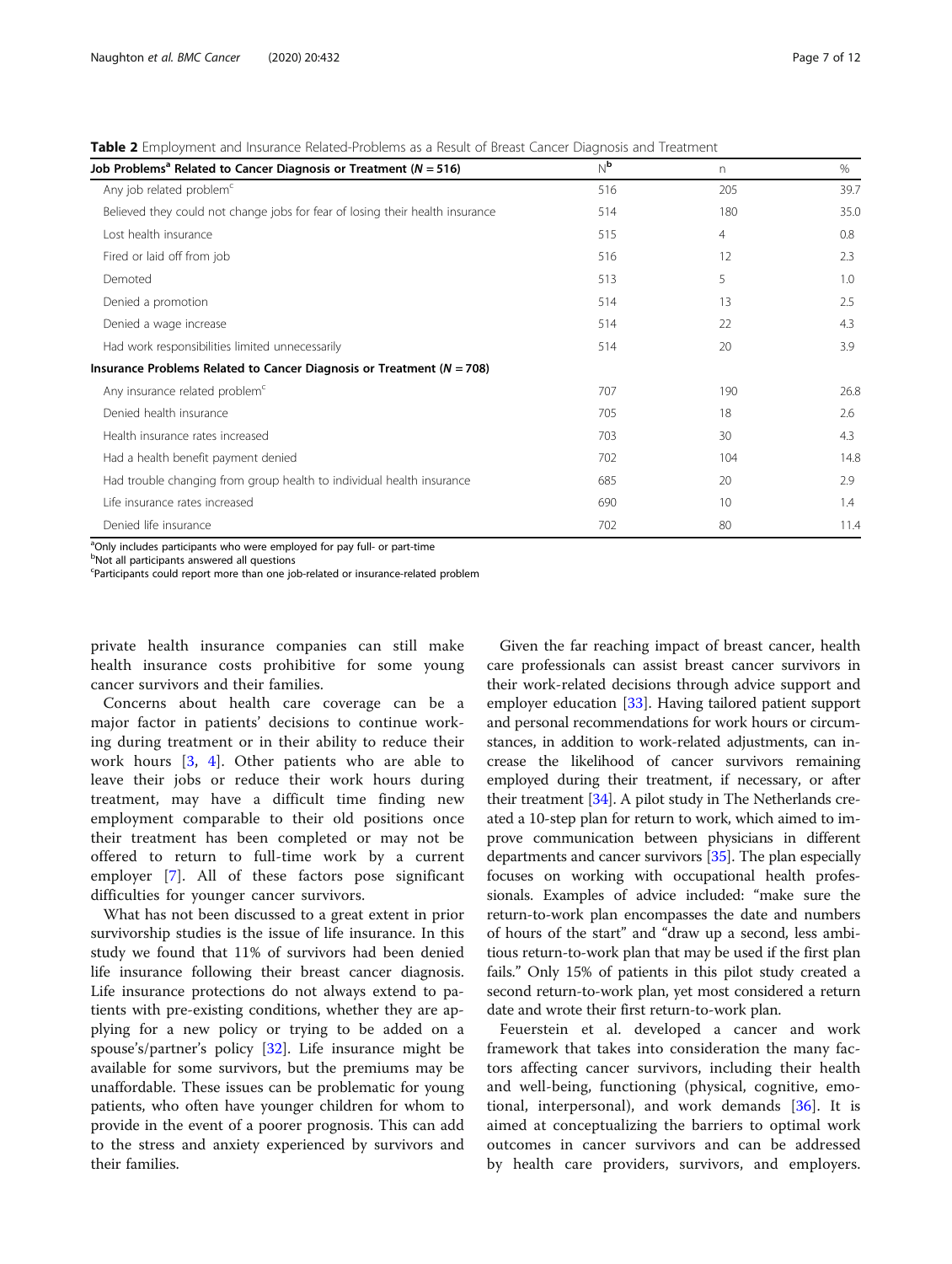|                             | Full Model            |         | Reduced Model     |            |
|-----------------------------|-----------------------|---------|-------------------|------------|
| Participant Characteristics | OR (95% CI)           | p-value | OR (95%CI)        | $p$ -value |
| Age                         |                       | 0.51    | $---**$           |            |
| < 30 years                  | 0.96 (0.38, 2.43)     | 0.94    |                   |            |
| 30-34.9 years               | 1.58 (0.85, 2.94)     | 0.15    |                   |            |
| 35-39.9 years               | 1.18 (0.70, 2.00)     | 0.53    |                   |            |
| 40-45 years                 | reference             |         |                   |            |
| Marital status              |                       | 0.70    |                   |            |
| Divorced/Separated/Widowed  | 0.73 (0.30, 1.76)     | 0.48    |                   |            |
| Married/Partnered           | 0.80 (0.43, 1.47)     | 0.47    |                   |            |
| Never Married               | reference             |         |                   |            |
| Race                        |                       | 0.63    |                   |            |
| Non-Hispanic White          | 0.81 (0.34, 1.91)     | 0.63    |                   |            |
| Other                       | reference             |         |                   |            |
| Body Mass Index (BMI)       |                       | 0.02    |                   | 0.02       |
| Under/Normal Weight (< 25)  | reference             |         | reference         |            |
| Overweight (25-29.9)        | 2.18 (1.24, 3.86)     | 0.007   | 2.09 (1.23, 3.56) | 0.006      |
| Obese $(2 30)$              | 1.47 (0.71, 3.03)     | 0.30    | 1.41 (0.72, 2.77) | 0.32       |
| Education                   |                       | 0.18    |                   |            |
| High School or less         | reference             |         |                   |            |
| Some College                | 0.59 (0.20, 1.73)     | 0.34    |                   |            |
| College Degree              | 0.84 (0.29, 2.44)     | 0.75    |                   |            |
| Post-Graduate               | 1.17 (0.41, 3.37)     | 0.77    |                   |            |
| Income                      |                       | 0.06    |                   | 0.01       |
| $<$ \$50,000                | reference             |         | reference         |            |
| \$50,000-\$74,999           | 0.41 (0.20, 0.84)     | 0.01    | 0.39(0.21, 0.74)  | 0.004      |
| \$75,000-\$99,999           | 0.49 (0.24, 1.01)     | 0.05    | 0.52 (0.28, 0.98) | 0.04       |
| \$100,00 or higher          | 0.44 (0.22, 0.88)     | 0.02    | 0.45 (0.26, 0.78) | 0.005      |
| Employment Status           |                       | 0.008   |                   | 0.003      |
| Full-time                   | reference             |         | reference         |            |
| Part-time                   | $0.44$ $(0.24, 0.81)$ | 0.008   | 0.42 (0.23, 0.74) | 0.003      |
| Insurance Type              |                       | 0.27    | $- - - - -$       |            |
| Group Heath                 | reference             |         |                   |            |
| <b>HMO</b>                  | 0.57 (0.33, 0.97)     | 0.04    |                   |            |
| Other                       | $0.74$ (0.36, 1.51)   | 0.41    |                   |            |
| More than 1 insurance type  | 1.61 (0.34, 7.53)     | 0.55    |                   |            |
| None                        | $N/A^a$               |         |                   |            |
| Current Smoker              |                       | 0.35    |                   |            |
| No                          | reference             |         |                   |            |
| Yes                         | 1.50 (0.64, 3.52)     | 0.35    |                   |            |
| Hormonal Therapy            |                       | 0.62    |                   |            |
| No                          | reference             |         |                   |            |
| Yes                         | 0.89 (0.56, 1.42)     | 0.62    |                   |            |
| Tumor Size                  |                       | 0.35    |                   |            |

<span id="page-7-0"></span>

| Table 3 Full and Reduced Stepwise Models of Multivariable Logistic Regression of Demographic and Clinical Factors Associated |  |
|------------------------------------------------------------------------------------------------------------------------------|--|
| with any Job problem after Breast Cancer Diagnosis and Treatment                                                             |  |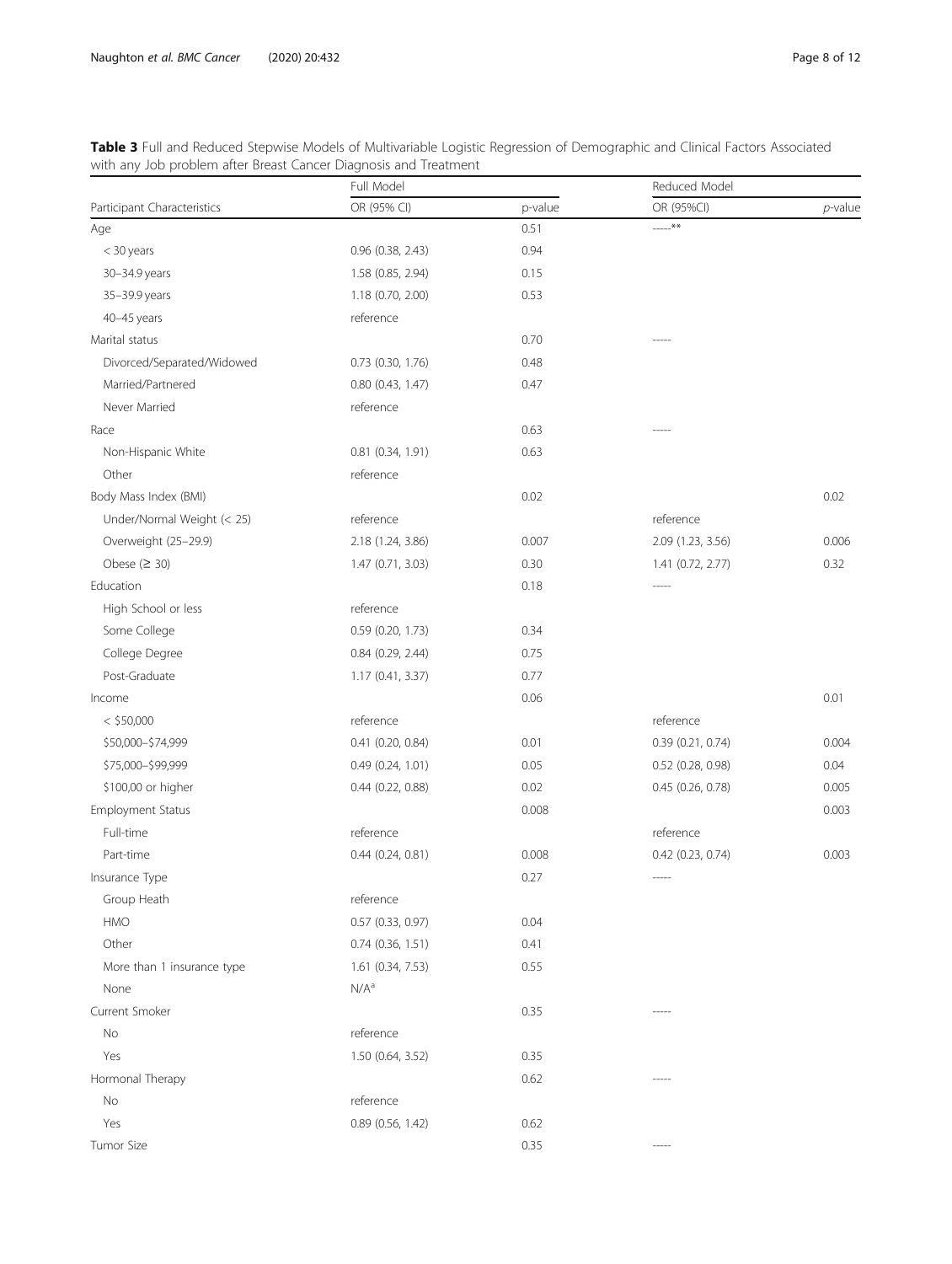|                             | Full Model            |         | Reduced Model |            |
|-----------------------------|-----------------------|---------|---------------|------------|
| Participant Characteristics | OR (95% CI)           | p-value | OR (95%CI)    | $p$ -value |
| $< 2$ cm                    | reference             |         |               |            |
| $2-5$ cm                    | 1.41 (0.88, 2.27)     | 0.16    |               |            |
| > 5 cm                      | 1.33 (0.37, 4.72)     | 0.66    |               |            |
| Histologic Grade            |                       | 0.47    | -----         |            |
|                             | reference             |         |               |            |
| $\mathbb{I}$                | $0.60$ $(0.26, 1.38)$ | 0.23    |               |            |
| $\mathbb{H}$                | $0.86$ $(0.38, 1.93)$ | 0.72    |               |            |
| $\mathsf{IV}$               | N/A                   |         |               |            |

Table 3 Full and Reduced Stepwise Models of Multivariable Logistic Regression of Demographic and Clinical Factors Associated with any Job problem after Breast Cancer Diagnosis and Treatment (Continued)

<sup>a</sup>Variable levels without enough counts in cells were not included and are referenced with "N/A"

\*\*Variables not included in the reduced model are referenced with dashes

Multidisciplinary models and guidelines, which connect physicians, nurse oncologists, and employers, help transition patients from cancer treatment to their intended employment status. Models such as these are useful in helping patients, their families and employers think through work-related issues both during and following cancer treatment. In general, breast cancer survivors have been found to have the greatest chance of returning to work compared to other cancers [\[17](#page-11-0)], and these models can assist survivors in maximizing their employment and work conditions following treatment.

There are several limitations to this study that should be noted. First, the study population was very homogenous with the majority identifying themselves as non-Hispanic white, married and well-educated. These factors could have potentially insulated the participants from problems related to their employment and insurance. A highly educated population is presumably better equipped to navigate insurance applications, policies, and reimbursement guidelines, and is better able to make adjustments in their work schedules. However, what was notable was that even among these study participants, between 27 and 40% reported job and/or insurance problems, suggesting that these problems are not confined to a single segment of breast cancer survivors.

A second limitation of this study is that the insurance and work-related issues identified by the participants were self-reported and were not verified through insurance or employer records. Additionally, insurance policies in the United States function differently than in Europe and other countries outside of North America. This may limit the generalizability of this study in terms of comparing it to countries with national health insurance. However, previous studies have shown that young breast cancer survivors in other countries are also vulnerable to losing work and social benefits [\[6](#page-10-0)]. It has been postulated that these concerns may therefore exceed the effects of specific insurance types [[6\]](#page-10-0).

Lastly, these data were collected prior to the enactment of the Affordable Care Act (ACA) in the United States [\[30\]](#page-11-0). However, given the participants' occupations and higher educational status, the majority of the patients were insured and may not have had their insurance coverage affected as much as others by the enactment of the ACA. Thus, the findings of this study still have relevance to the insurance and employment issues that breast cancer patients face today. While certain aspects of the ACA are popular among almost all Americans (coverage for those with pre-existing conditions, coverage of dependents until age 26), certain provisions of the ACA are under review for modification or elimination. The uncertainty of provisions of this health care law may create more difficulties among young cancer survivors.

Strengths of the study include a large number of breast cancer survivors with available demographic and clinical data from medical chart review from which to examine correlates of employment and insurance issues. Additionally, 85% (708/836) of the original sample responded to the insurance and employment related questions. The majority of the patients had completed active therapy, and were approximately 18 months post-diagnosis. This timing makes the topic of return to work especially relevant since participants were at a time in their survivorship when they were returning to regular work hours and other aspects of their daily lives.

# Conclusions

In summary, these study results indicated that these young survivors experienced significant employment and insurance-related issues following their diagnosis and treatment for breast cancer. Given the high proportion of work years ahead for these women, insurance- and work-related issues should try to be anticipated and addressed prior to treatment to inform work expectations and avoid unnecessary insurance difficulties. Health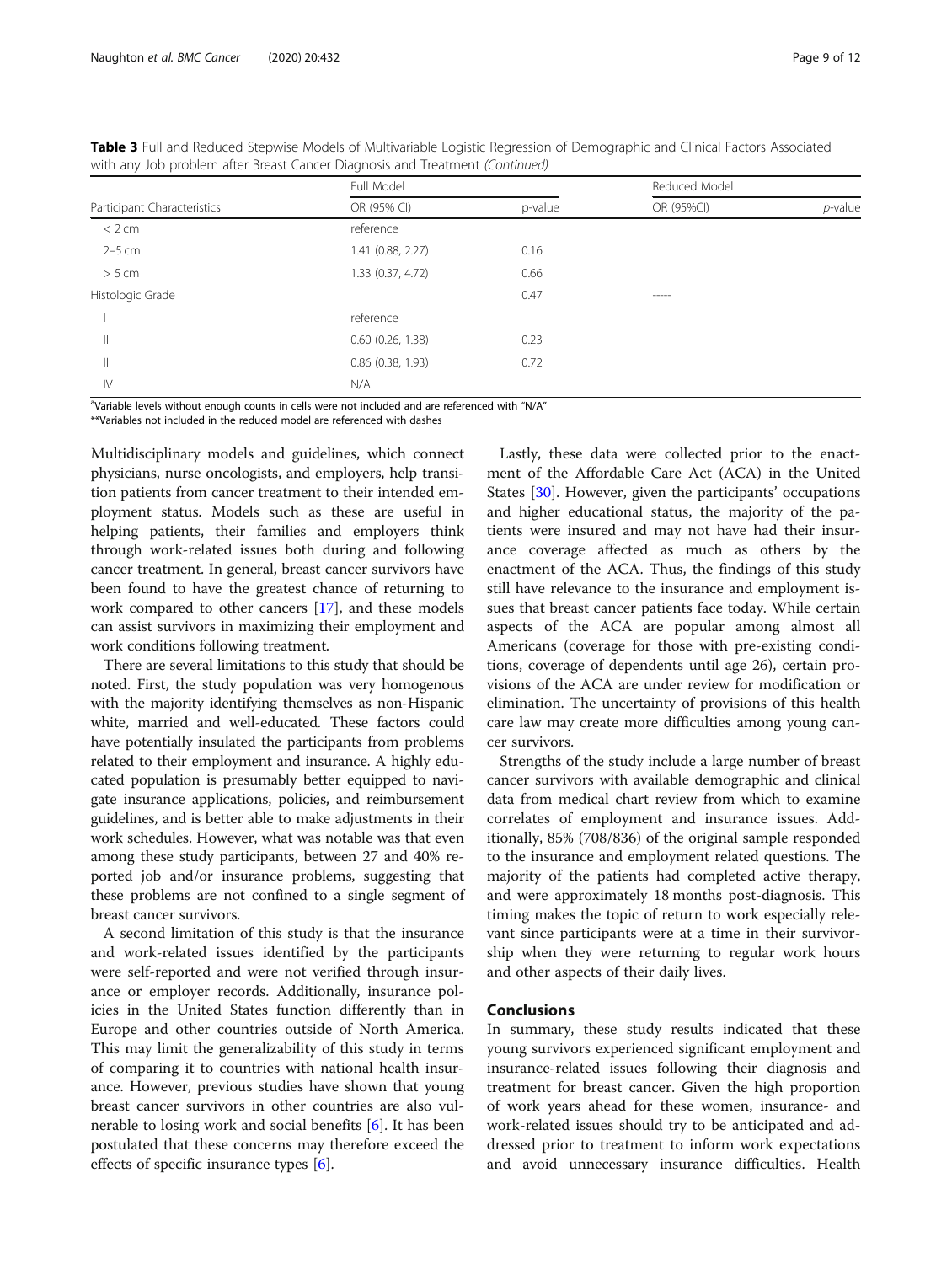| with any Insurance Problem after Breast Cancer Diagnosis and Treatment |                       |            |                            |            |
|------------------------------------------------------------------------|-----------------------|------------|----------------------------|------------|
|                                                                        | Full Model            |            | Reduced Model <sup>a</sup> |            |
| Participant Characteristics                                            | OR (95% CI)           | $p$ -value | OR (95%CI)                 | $p$ -value |
| Age                                                                    |                       | 0.70       | $- - - - -$                |            |
| < 30 years                                                             | 0.94(0.42, 2.12)      | 0.89       |                            |            |
| 30-34.9 years                                                          | 1.31 (0.79, 2.17)     | 0.30       |                            |            |
| 35-39.9 years                                                          | $0.99$ (0.63, 1.55)   | 0.95       |                            |            |
| 40-45 years                                                            | reference             |            |                            |            |
| Marital status                                                         |                       | 0.99       |                            |            |
| Divorced/Separated/Widowed                                             | 1.00 (0.45, 2.20)     | 0.99       |                            |            |
| Married/Partnered                                                      | 0.98 (0.55, 1.75)     | 0.94       |                            |            |
| Never Married                                                          | reference             |            |                            |            |
| Race                                                                   |                       | 0.87       |                            |            |
| Non-Hispanic White                                                     | 1.06 (0.54, 2.06)     | 0.87       |                            |            |
| Other                                                                  | reference             |            |                            |            |
| Body Mass Index (BMI)                                                  |                       | 0.05       |                            | 0.04       |
| Under/Normal Weight (< 25)                                             | reference             |            | reference                  |            |
| Overweight (25-29.9)                                                   | 0.86 (0.53, 1.40)     | 0.53       | $0.84$ (0.53, 1.33)        | 0.46       |
| Obese $(≥ 30)$                                                         | $0.42$ $(0.21, 0.83)$ | 0.01       | 0.43 (0.22, 0.83)          | 0.01       |
| Education                                                              |                       | 0.34       |                            |            |
| High School or less                                                    | reference             |            |                            |            |
| Some College                                                           | 1.93 (0.67, 5.53)     | 0.22       |                            |            |
| College Degree                                                         | 2.50 (0.87, 7.17)     | 0.09       |                            |            |
| Post-Graduate                                                          | 2.29 (0.79, 6.65)     | 0.13       |                            |            |
| Income                                                                 |                       | 0.31       |                            |            |
| $<$ \$50,000                                                           | reference             |            |                            |            |
| \$50,000-\$74,999                                                      | 1.16 (0.63, 2.14)     | 0.63       |                            |            |
| \$75,000-\$99,999                                                      | $0.65$ $(0.33, 1.27)$ | 0.21       |                            |            |
| \$100,00 or higher                                                     | 0.99 (0.54, 1.81)     | 0.97       |                            |            |
| Employment Status                                                      |                       | 0.22       |                            |            |
| Full-time                                                              | reference             |            |                            |            |
| Homemaker <sup>a</sup>                                                 | $0.78$ $(0.44, 1.40)$ | 0.41       |                            |            |
| Part-time                                                              | 1.17 (0.69, 1.99)     | 0.56       |                            |            |
| Other                                                                  | 1.73 (0.91, 3.30)     | 0.09       |                            |            |
| Insurance Type                                                         |                       | 0.84       |                            |            |
| Group Heath                                                            | reference             |            |                            |            |
| <b>HMO</b>                                                             | 0.77 (0.49, 1.20)     | 0.25       |                            |            |
| Other                                                                  | 0.97 (0.54, 1.74)     | 0.91       |                            |            |
| More than 1 insurance type                                             | $0.85$ (0.16, 4.53)   | 0.85       |                            |            |
| None                                                                   | 1.08 (0.16, 7.17)     | 0.93       |                            |            |
| Current Smoker                                                         |                       | 0.91       |                            |            |
| No                                                                     | reference             |            |                            |            |
| Yes                                                                    | 0.96 (0.46, 2.00)     | 0.91       |                            |            |
| Cancer Stage                                                           |                       | 0.41       |                            |            |
| $\overline{\phantom{a}}$                                               | reference             |            |                            |            |

<span id="page-9-0"></span>Table 4 Full and Reduced Stepwise Models of Multivariable Logistic Regression of Demographic and Clinical Factors Associated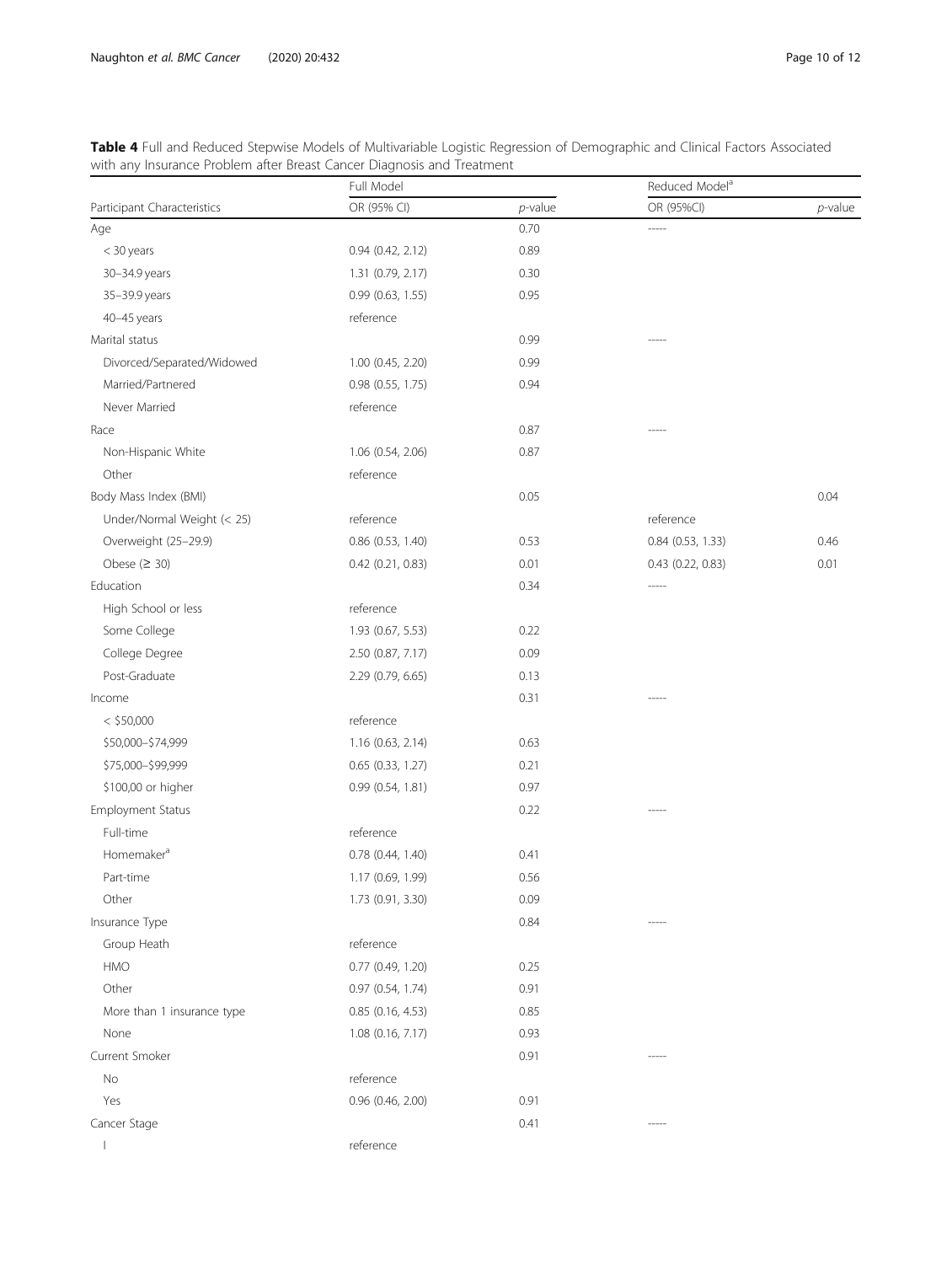| with any Insurance Problem after Breast Cancer Diagnosis and Treatment (Continued) |                     |            |                            |            |  |
|------------------------------------------------------------------------------------|---------------------|------------|----------------------------|------------|--|
|                                                                                    | Full Model          |            | Reduced Model <sup>a</sup> |            |  |
| Participant Characteristics                                                        | OR (95% CI)         | $p$ -value | OR (95%CI)                 | $p$ -value |  |
| $\mathbb{H}$                                                                       | 0.73(0.44, 1.22)    | 0.23       |                            |            |  |
| $\mathbb{H}$                                                                       | $1.04$ (0.36, 3.00) | 0.94       |                            |            |  |
| Hormonal Therapy                                                                   |                     | 0.0004     |                            | < 0.0001   |  |
| No                                                                                 | reference           |            | reference                  |            |  |
| Yes                                                                                | 0.50(0.34, 0.74)    | 0.0004     | 0.48(0.34, 0.69)           | < 0.0001   |  |
| Tumor Size                                                                         |                     | 0.10       |                            | 0.02       |  |
| < 2 cm                                                                             | reference           |            | reference                  |            |  |
| $2-5$ cm                                                                           | 1.63 (0.96, 2.75)   | 0.07       | 1.33 (0.89, 1.97)          | 0.16       |  |
| > 5 cm                                                                             | $2.69$ (0.82, 8.85) | 0.10       | 3.11 (1.30, 7.42)          | 0.01       |  |

<span id="page-10-0"></span>Table 4 Full and Reduced Stepwise Models of Multivariable Logistic Regression of Demographic and Clinical Factors Associated with any Insurance Problem after Breast Cancer Diagnosis and Treatment (Continued)

<sup>a</sup>Variables not included in the reduced model are referenced with dashes

# professionals can assist in these efforts through advice and education about the treatment and recovery process.

#### Abbreviations

ACA: Affordable Care Act; HMO: Health Maintenance Organization

# Acknowledgements

We would like to thank the study patients for their participation in this study.

#### Authors' contributions

MN - Responsible for overall design, writing of the manuscript and interpretation of findings. CH – Prepared parts of manuscript draft and draft tables; SJ - Responsible for data analyses and interpretation of findings. EN – Recruited patients and assisted in the interpretation of findings. EP - Recruited patients and assisted in the interpretation of findings. KV - Recruited patients and assisted in the interpretation of findings. All authors read and approved the final manuscript.

#### Funding

This research was funded by the U. S Army Medical Research and Materiel Command under DAMD17–96-1-6292 and DAMD17–01-1-0447. This funding body did not play a role in the study design, data collection, analysis and interpretation of the data, or writing of this manuscript.

#### Availability of data and materials

The datasets generated during the current study are not publicly available. This study was initiated and completed prior to the U.S. National Institutes of Health (NIH) and the U.S. Army Medical Research and Materiel Command data sharing guidelines. Data sharing may be available from the corresponding author on reasonable request.

#### Ethics approval and consent to participate

Ethics Approval: All procedures performed in this study were completed in accordance with the ethical standards of the institutional (Memorial Sloan-Kettering; M.D. Anderson Cancer Center; Presbyterian Hospital, Dallas, TX; University of Texas Southwestern; Wake Forest University Baptist Medical Center) and national (U.S. Army Medical Research and Materiel Command) Institutional Review Boards, and with the 1964 Helsinki declaration and its later amendments or comparable ethical standards.

Consent to participate: Written, informed consent was obtained from all individual participants included in the study.

#### Consent for publication

Not applicable.

#### Competing interests

The authors declare that they have no ompeting interest.

#### Author details

<sup>1</sup> Division of Cancer Prevention and Control, Department of Internal Medicine, College of Medicine, The Ohio State University, Columbus, OH 43210, USA. <sup>2</sup> Division of Epidemiology, College of Public Health, The Ohio State University, Columbus, OH 43210, USA. <sup>3</sup>Center for Biostatistics, Department of Biomedical Informatics, The Ohio State University, Columbus, OH 43210, USA. 4 Health Texas Community Health Services Corporate Director of Breast Services, Dallas, TX 75001, USA. <sup>5</sup>Breast Service, Department of Surgery Memorial Sloan Kettering Cancer Center, New York, NY 10065, USA.

## Received: 18 September 2019 Accepted: 7 April 2020 Published online: 18 May 2020

#### References

- 1. Tiedtke C, de Rijk A. Dierckx de Casterle B, Christiaens MR, Donceel P. experiences and concerns about 'returning to work' for women breast cancer survivors: a literature review. Psychooncology. 2010;19(7):677–83. <https://doi.org/10.1002/pon.1633>.
- 2. Guy GP Jr, Yabroff KR, Ekwueme DU, Smith AW, Dowling EC, Rechis R, et al. Estimating the health and economic burden of cancer among those diagnosed as adolescents and young adults. Health Aff (Millwood). 2014; 33(6):1024–31. <https://doi.org/10.1377/hlthaff.2013.1425>.
- 3. Short PF, Vargo MM. Responding to employment concerns of cancer survivors. J Clin Oncol. 2006;24(32):5138–41. [https://doi.org/10.1200/JCO.](https://doi.org/10.1200/JCO.2006.06.6316) [2006.06.6316](https://doi.org/10.1200/JCO.2006.06.6316).
- 4. Nekhlyudov L, Walker R, Ziebell R, Rabin B, Nutt S, Chubak J. Cancer survivors' experiences with insurance, finances, and employment: results from a multisite study. J Cancer Surviv. 2016. [https://doi.org/10.1007/s11764-](https://doi.org/10.1007/s11764-016-0554-3) [016-0554-3](https://doi.org/10.1007/s11764-016-0554-3).
- 5. Azzani M, Roslani AC, Su TT. The perceived cancer-related financial hardship among patients and their families: a systematic review. Support Care Cancer. 2015;23(3):889–98. [https://doi.org/10.1007/s00520-014-2474-y.](https://doi.org/10.1007/s00520-014-2474-y)
- 6. Paalman CH, van Leeuwen FE, Aaronson NK, de Boer AG, van de Poll-Franse L, Oldenburg HS, et al. Employment and social benefits up to 10 years after breast cancer diagnosis: a population-based study. Br J Cancer. 2016;114(1): 81–7. [https://doi.org/10.1038/bjc.2015.431.](https://doi.org/10.1038/bjc.2015.431)
- 7. Mehnert A. Employment and work-related issues in cancer survivors. Crit Rev Oncol Hematol. 2011;77(2):109–30. [https://doi.org/10.1016/j.critrevonc.](https://doi.org/10.1016/j.critrevonc.2010.01.004) [2010.01.004.](https://doi.org/10.1016/j.critrevonc.2010.01.004)
- 8. Johnsson A, Fornander T, Olsson M, Nystedt M, Johansson H, Rutqvist LE. Factors associated with return to work after breast cancer treatment. Acta Oncol. 2007;46(1):90–6.
- 9. Chow SL, Ting AS, Su TT. Development of conceptual framework to understand factors associated with return to work among cancer survivors: a systematic review. Iran J Public Health. 2014;43(4):391–405.
- 10. Sun Y, Shigaki CL, Armer JM. Return to work among breast cancer survivors: a literature review. Support Care Cancer. 2017;25(3):709–18. [https://doi.org/](https://doi.org/10.1007/s00520-016-3446-1) [10.1007/s00520-016-3446-1](https://doi.org/10.1007/s00520-016-3446-1).